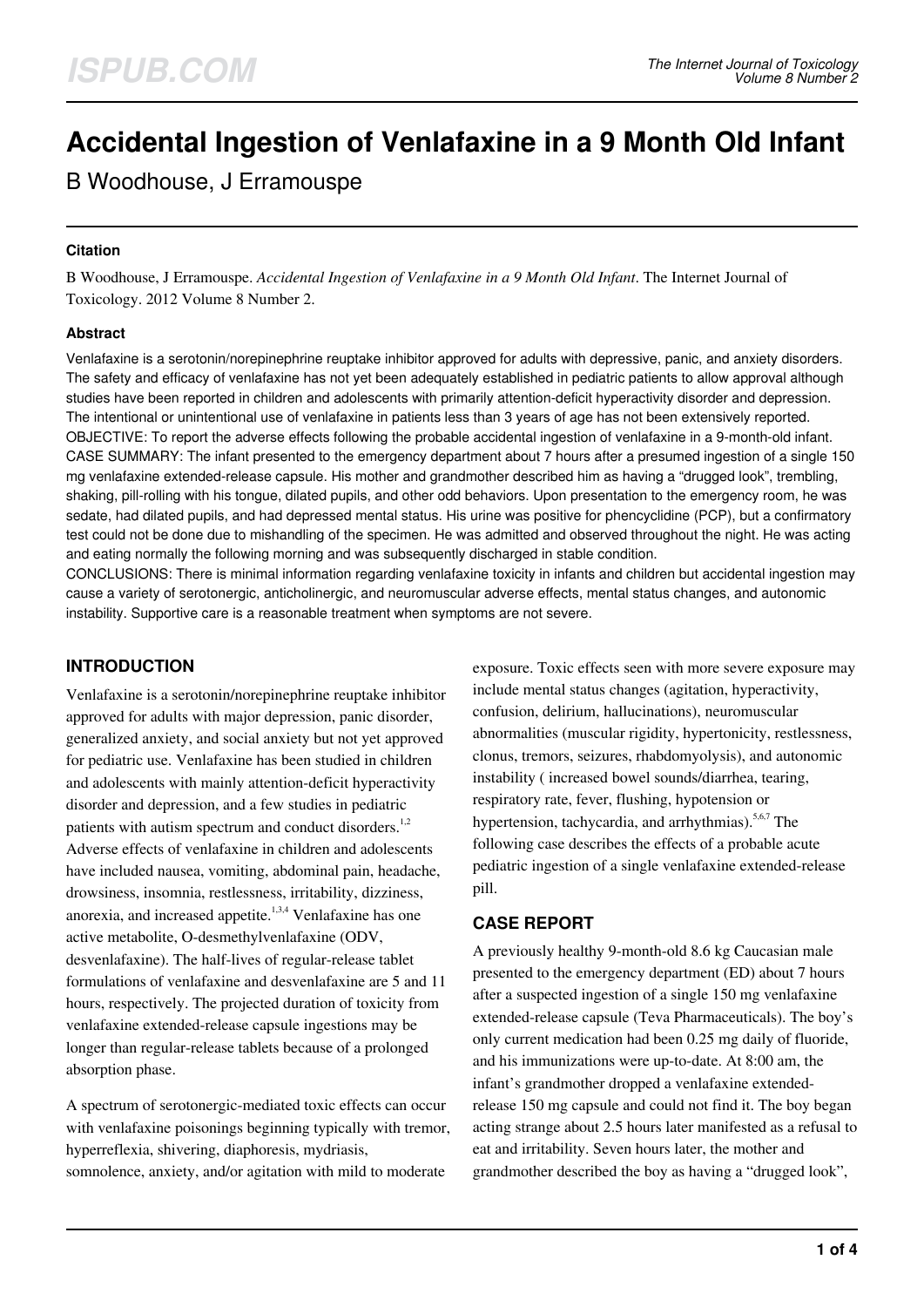trembling and agitated, flushed skin, dilated eyes, rolling his eyes, pill-rolling with his tongue, seemed to be itchy all over, and seemed to be reaching out for something that was not there. The boy was taken to the ED for evaluation.

Upon presentation to the ED, neurologically the boy appeared sedated with a persistent depressed mental status, not even awakening during urinary catheterization. His tone and strength were normal. His eye exam revealed mydriasis but with eyes equally round and reactive to light. His vital signs were: Pulse 136 beats/min, blood pressure 84/59 mmHg, respiratory rate 32 breaths/min, temperature 99.7 °F, and oxygen saturation 100% on room air. His cheeks were erythematous with a macular rash. The rest of his physical exam was normal. Laboratory tests ordered upon presentation included a rapid streptococcal A antigen and follow-up throat culture (both negative), urinalysis and urine drug screen. His urinalysis had the following abnormal results: 20 mg/dL protein, 20 mg/dL ketones, 3-5 red blood cells, and 4+ mucus. He was considered to be in stable condition, but was admitted to the general pediatric floor for further observation. He was empirically given one dose of 100 mg ibuprofen at admission for his temperature of 99.7°F and 120 mg acetaminophen by mouth later that evening for a temperature of 100.1°F. His urine drug screen came back positive for phencyclidine (PCP) using the Phencyclidine Plus assay (Roche Diagnostics), but this was felt to be a false positive result from venlafaxine.<sup>8</sup> When interviewed, both the mother and grandmother appeared appropriately concerned and willing to cooperate with all requests of the pediatrician, nurses, and pharmacist. The boy's initial sedation/depressed mental status, mydriasis, and erythematous macular rash on the cheek had resolved by the next morning. He was acting and eating normally and was discharged. Due to specimen mishandling, a confirmatory test for urine PCP (by gas chromatography mass spectrometry) could not be performed since no additional urine could be obtained prior to patient discharge. The grandmother was contacted the day after discharge and said he was still acting normally and that she had never found the dropped capsule despite additional searching.

## **DISCUSSION**

Postmarketing surveillance data shows that the most common adverse effects seen with venlafaxine overdose in adults include tachycardia, altered consciousness, and mydriasis. Seizures and vomiting are also often reported.<sup>4</sup> There are minimal data regarding pediatric ingestion/overdose of venlafaxine in the literature. Miller,

McGoodwin, and Hagemann reported anticholinergic-type side effects in a 10-year old male after a medication error lead to accidental ingestion of venlafaxine 150 mg twice daily for two days.<sup>9</sup> He presented with mild tachycardia, dilated pupils, drowsiness, tremor, hallucinations, and urinary retention. A urine drug screen was not done. The patient was admitted and developed abdominal pain and constipation the following day. His symptoms resolved 4 days after discontinuation of venlafaxine, and he was discharged.

Venlafaxine is known to cause various anticholinergic-type effects (e.g. dry mouth, constipation, urinary hesitancy/retention) but the only one manifested by the infant in our case was his dilated pupils (mydriasis).<sup>9</sup> Complete recovery with treatment of an 11-month-old who ingested 600 mg of desvenlafaxine (active metabolite of venlafaxine) has been reported but no other details are available.<sup>5</sup>

Asymptomatic children who inadvertently ingest less than 5.5 mg/kg of venlafaxine may be managed at home. Symptomatic children, those who have taken deliberate ingestions, and those inadvertently ingesting 5.5 mg/kg or greater of venlafaxine should be admitted and observed in a healthcare facility for at least 24 hours if a extended-release formulation has been ingested (at least 6 hours for regularrelease). They may be released after this provided their symptoms have resolved and vital signs are normal. In this case the child was admitted due to his symptoms and the possibility that he may have ingested as much as 17 mg/kg of extended- release venlafaxine, and observed until asymptomatic (approximately 24 hours).<sup>5</sup>

Activated charcoal may be considered in asymptomatic or minimally symptomatic patients if they present within a one hour of ingestion. The mainstay management for venlafaxine ingestions is supportive care (e.g. isotonic fluids, vasopressors, antiarrhythmics, antiemetics, and sedatives). Benzodiazepines are the treatment of choice in children with agitation, mild serotonergic effects, hyperadrenergic vital signs, and seizures. Cyproheptadine, a serotonin receptor antagonist may be considered to minimize serotonergic effect of venlafaxine overdose, but only in extreme severe cases of serotonin syndrome.<sup>5</sup>

Venlafaxine has been documented to cause false positive results for PCP on urine immunoassay tests. A 48-year-old female treated with 225 mg venlafaxine, 100 mg lamotrigine, and 2 mg lormetazepam daily had positive PCP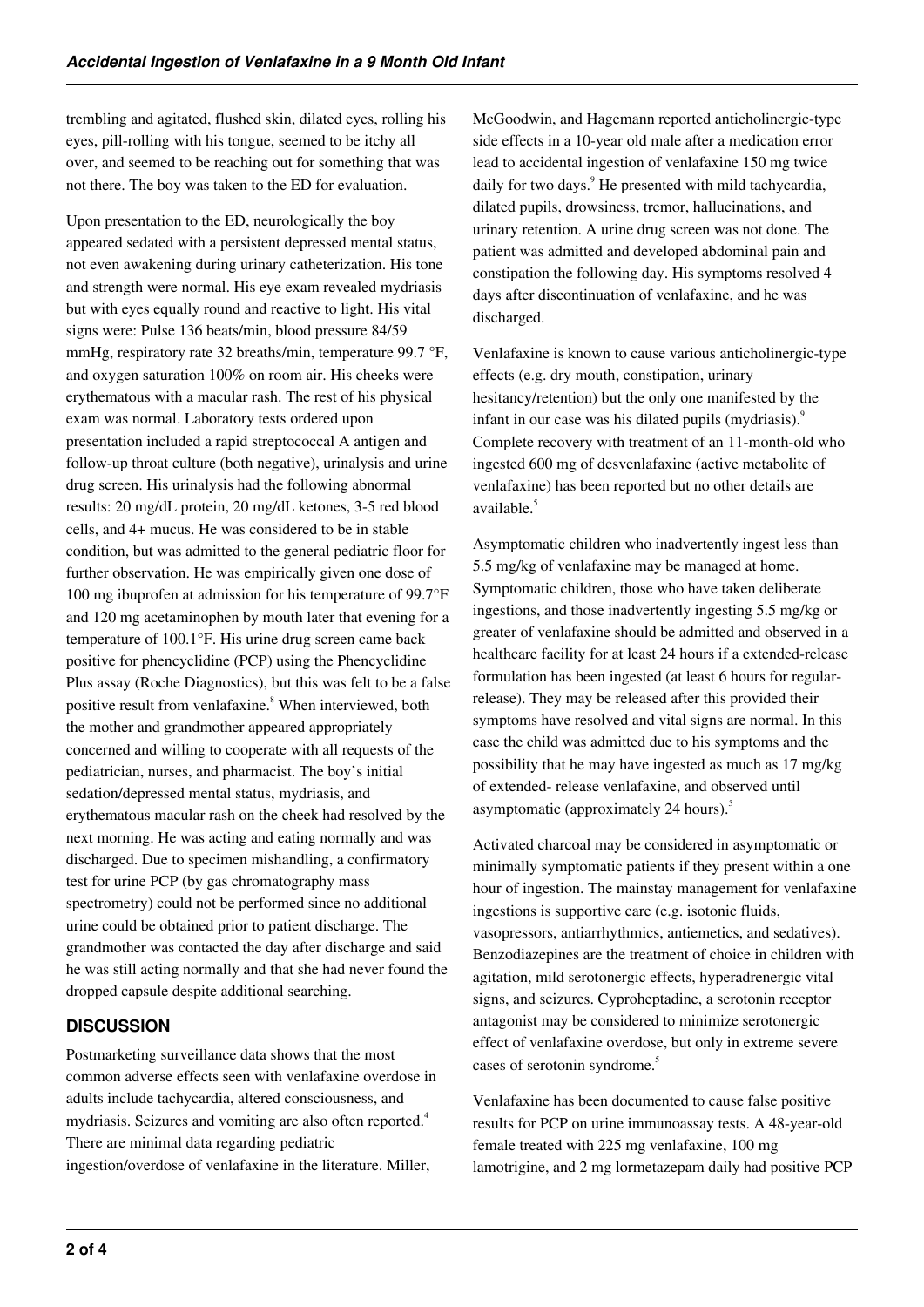urine tests.<sup>10</sup> Further testing (by  $GC/MS$ ) was done, and her urine was only positive for the medications she was prescribed; no PCP was found. Another article described 3 cases of positive PCP urine tests in patients taking venlafaxine and no other medications known to cause PCP false-positive results. $11$  Confirmatory urine tests in each of these cases were negative for PCP. A venlafaxine overdose in a 13-year-old girl also showed false-positive results for PCP.<sup>12</sup> She had ingested 7200 mg of venlafaxine, and confirmatory tests were only positive for venlafaxine and Odesmethylvenlafaxine, not PCP.

It is plausible that this infant could have been administered PCP, although all medical personnel involved in interviewing his caregivers felt this was unlikely. The most common reactions to PCP ingestion in young children and infants are lethargy, strange behavior such as a blank stare, agitation, miosis, ataxia, and nystagmus.<sup>13,14,15,16</sup> Probable causality was found between the signs and symptoms manifested by this infant and acute venlafaxine ingestion using the Naranjo probability scale.<sup>17</sup> A key sign in this case is the infant's dilated pupils since it is a common manifestation of venlafaxine overdose and is rarely seen with PCP ingestion in infants. The main eye sign seen with PCP intoxication is nystagmus.<sup>16</sup>

## **CONCLUSION**

A variety of toxic symptoms may present when children and infants ingest venlafaxine (serotonergic- and anticholinergicmediated effects, mental status changes, neuromuscular abnormalities, and autonomic instability). These adverse effects generally subside with time and treatment with supportive care.

### **References**

1. Weller EB, Weller RA, Davis GP. Use of venlafaxine in children and adolescents: a review of current literature.

Depress Anxiety. 2000;12 Suppl 1:85-9. 2. Courtney DB. Selective serotonin reuptake inhibitor and venlafaxine use in children and adolescents with major depressive disorder: a systematic review of published randomized controlled trials. Can J Psychiatry. 2004;49(8):557-63.3. Findling RL, Greenhill LL, 3. McNamara NK, Demeter CA, Kotler LA, O'Riordan MA, et al. Venlafaxine in the treatment of children and adolescents with attention-deficit/hyperactivity disorder. J Child Adolesc Psychopharmacol. 2007;17:433-45. 4. Effexor XR package insert. Philadelphia, PA: Wyeth Pharmaceuticals Inc., January 2010. 5. Venlafaxine and related agents (management treatment protocol). (n.d.). POISINDEX® Retrieved September 26, 2011, from http://www.thomsonhc.com. Greenwood Village, CO: Thomson Reuters (Healthcare) Inc. 6. Boyer EW, Shannon M. The serotonin syndrome. N Engl J Med. 2005;352:1112-20. 7. Facts about serotonin syndrome. Pharmacist's Letter/Prescriber's Letter 2009;25(10)251002. 8. Technical Publications Department. OnLine DAT Crossreactivity Booklet Version 2.0, Indianapolis, Roche Diagnostics, 2006-2010. 9. Miller T, McGoodwin L, Hagemann T: Anticholinergictype effects following a pediatric venlafaxine overdose. Clin Toxicol (Phila); 2008; 46: 338-9. 10. Santos PM, López-García P, Navarro JS, et al.: False positive phencyclidine results caused by venlafaxine. Am J Psychiatry; 2007; 164: 39. 11. Sena SF, Kazimi S, Wu AH: False-positive phencyclidine immunoassay results caused by venlafaxine and O-desmethylvenlafaxine. Clin Chem; 2002; 48: 676-7. 12. Bond GR, Steele PE, Uges DR: Massive venlafaxine overdose resulted in a false positive Abbot AxSYM urine immunoassay for phencyclidine. J Toxicol Clin Toxicol; 2003; 41: 999-1002. 13. Welch MJ, Correa GA. PCP intoxication in young children and infants. Clin Pediatr (Phila); 1980; 19: 510-4. 14. Karp HN, Kaufman ND, Anand SK: Phencyclidine poisoning in young children. J Pediatr; 1980; 97: 1006-9. 15. Bey T, Patel A: Phencyclidine intoxication and adverse effects: a clinical and pharmacological review of an illicit drug. Cal J Emerg Med; 2007; 8: 9-14. 16. Milhorn HT Jr. Diagnosis and management of phencyclidine intoxication. Am Fam Physician.

1991;43:1293-302. 17. Naranjo CA, Busto U, Sellers EM, et al.: A method for estimating the probability of adverse drug reactions. Clin Pharmacol Ther; 1981; 30: 239-45.